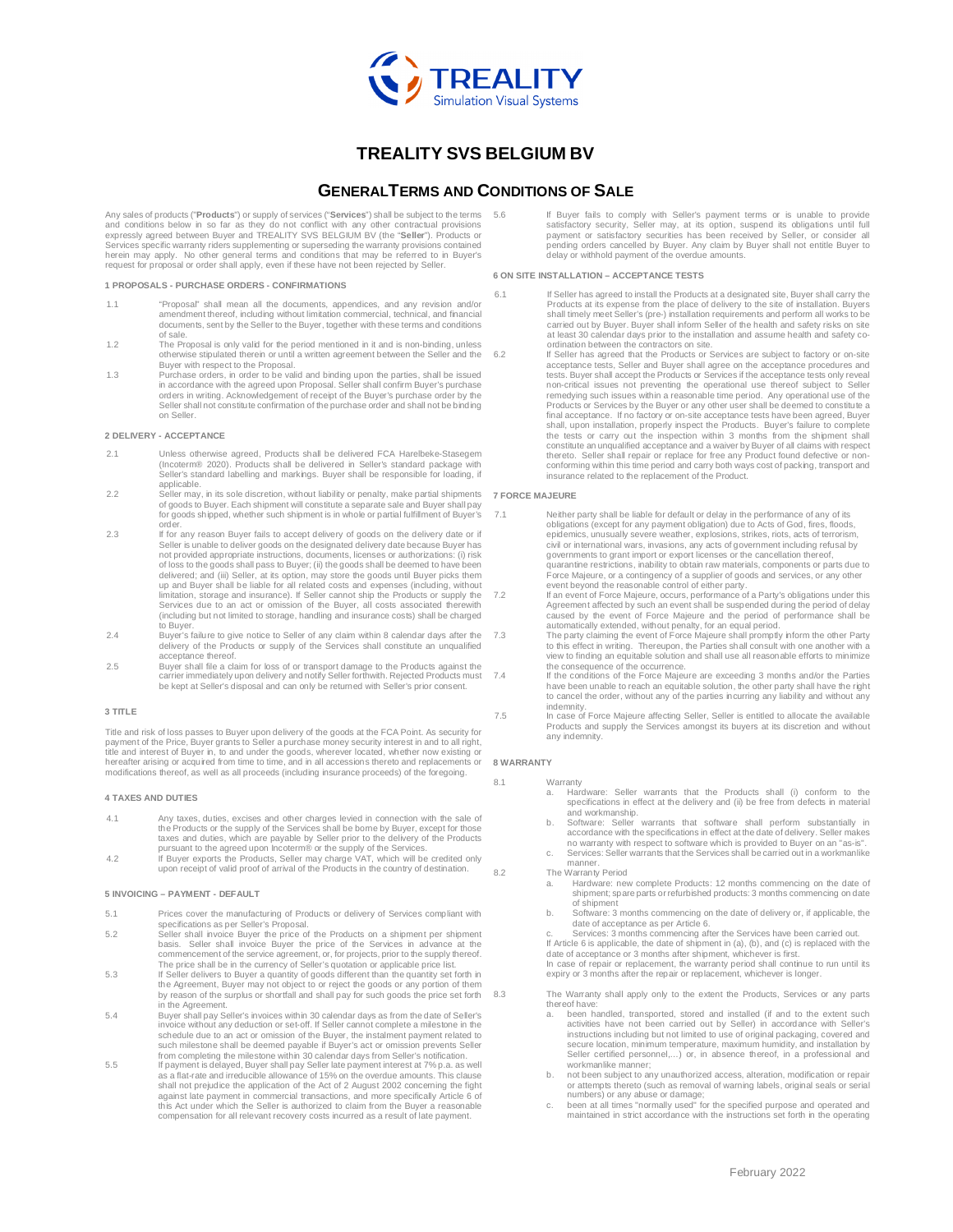

and maintenance manual or, in absence thereof, in a professional and workmanlike manner. For the purpose hereof, "normally used" shall mean a regular, ordinary and routine use as intended or as recommended by Seller;

d. not been connected to or used in combination with other Products, products or systems (hardware and/or software) not compatible with the Product.

8.4 Exclusions from the Warranty

In no event shall Seller be liable for any defects, failures, loss of or damage caused<br>by or resulting from (i) wear and tear, (ii) any external cause or event out of Seller's<br>control, (iii) use or operation of the Product act or negligence of Buyer or any third party, or (v) any phenomena inherent to the

technology used such as image retention, burn-in, vibrations, etc.<br>The Warranty shall not apply to consumables (lamps, liquids, filters, batteries,<br>Phosphorplates etc.) or reflectors, fans,pumps, LED's, Lasers or to No Fau

cases, where the reported failure or defect could not be replicated or confirmed.<br>Any third party product or any part thereof which Seller merely resells with the<br>Products or Services, is subject to the original manufactur

The repair or replacement under the Warranty only covers the cost of material and in factory labor.

- Under the Warranty, Seller shall, at its sole option and cost, and without undue delay, with respect to:<br>a. Hardware:
- Hardware: (i) repair or correct the Product or part; or (ii) replace the Product or supply part(s) or component(s). A replacement part shall be at least functionally<br>equivalent to the original part. The replaced Product, parts and/or components<br>shall become the property of Seller and shall, at Seller's re by Buyer to Seller within 15 calendar days. If Buyer fails to return, the Seller shall invoice the replaced Product, parts and/or components at list price.
- b. Software: amend the software or supply an alternative version of the software. Service: reperform the Service.
- 8.6 Claims procedure under Warranty

Any claim under the Warranty must be notified to Seller in writing within 8 calendar days from the discovery of the defect or failure.

The repair or correction shall be carried out at Seller's repair facility, unless Seller has agreed in writing to perform the repair or replacement elsewhere, in which case time and travel and living expenses of the service engineer shall be payable by Buyer in accordance with Seller's then applicable rates and procedures.

Buyer shall not return a defective Product or part thereof without Seller's prior written approval. Upon approval, Seller shall issue to Buyer a Return Material Authorization (RMA) number. The one-way cost of packing, transport and insurance related to shipping the Product or part for repair or replacement shall be borne by Buyer. Buyer shall pack the Products correctly so as to protect them from transport damage and properly back-up any data stored thereon. The one-way cost of packing, transport and insurance related to shipping of the repaired or replacement Product or part to Buyer shall be borne by Seller.

Any product returned to Seller for which no failure could be found after thorough investigation (= No Fault Found) are considered "out of warranty" and are chargeable with an inspection fee and return transportation costs. Storage fees are applicable from 30 calendar days after submission of the cost estimation, for every month started. If, six months after submission of cost estimation, no formal response of the Buyer have been received, Seller is authorized to scrap the Products or parts thereof<br>without incurring any liability towards Buyer; the due amounts remain payable.<br>8.7 The remedies specified in this Article 8 sh

remedy and Seller's sole and exclusive liability for Seller's breach of the Warranty hereunder, including latent defects in the products and services sold or software delivered hereunder

Seller shall not be liable and shall not indemnify any consequential loss or damage suffered hereunder

#### **9 PRODUCT SUPPORT - OBSOLESCENCE**

- 9.1 Seller undertakes to supply the Products, including spare parts and repair services for the Products, for the minimum period and subject to the conditions set forth in the Proposal.
- 9.2 Repair/ replacement out of Warranty : repairs or replacements out of Warranty shall be carried out at Seller's repair facility against the prices for repair/ replacement for the Products at that time. The defective Product or part thereof shall not be returned by Buyer without Seller's prior written approval. Upon receipt of the Return Material Authorization (RMA) number the Buyer, at its expense, shall arrange the packing, transport and insurance related to the shipment of the Product or part to the repair facility of the Seller. Buyer shall pack the Products correctly so as to protect them from transport damage and properly back-up any data stored thereon. Seller will issue a cost estimation for the reparation or replacement of the Product or part thereof and the one-way cost of packing, transport and insurance. Storage fees will be charged from 30 calendar days after submission of the cost estimation, for every month started. If, six months after submission of cost estimation, no reaction of Buyer is received, Seller is authorized to scrap the Products or parts thereof without incurring any liability towards Buyer; the due amounts remain payable. 9.3 Obsolescence :
- 

Seller shall monitor the risk of Obsolescence and unavailability of materials or components necessary for the manufacture of the Product which it obtains from its suppliers and subcontractors. To minimize the potential for disruption caused by Obsolescence, Seller will: (a) consider Obsolescence during product design by using adequate parts selection procedures, design strategies, market information and Obsolescence management tools in order to minimize the impact of Obsolescence in advance; and (b) set up an Obsolescence monitoring system of which periodic reports may/will be provided to Buyer at cost. Whenever a risk of obsolescence of a Product is identified by Seller, Seller shall notify the Buyer of this condition as soon as reasonably practical possible upon identification and shall propose actions plans, such as but not limited to a form fit and function interchangeable alternative, a "last time buy", an obsolescence management plan, a redesign plan, etc ... to deal with the identified risks. Any cost related to this obsolescence shall be negotiated in good faith by both parties.

Should Seller discontinue the manufacture of the Products at any period in time Seller shall notify Buyer by written notice 6 (six) months in advance of such discontinuance to permit a "last buy" of Products and spares.

#### **10 CHANGES**

If changes in specifications, commercial, technical and financial documentations are made at the request of the Buyer, and accepted by the Seller, the Seller shall be entitled to an equitable adjustment in the price, delivery date, or both

#### **11 TERMINATION - CANCELLATION**

- 11.1 In the event that either Party (i) has filed a petition in bankruptcy, or (ii) is declared bankrupt, or (iii) becomes insolvent or his credit becomes impaired in the reasonable opinion of the other Party, or (iv) is subject to proceedings seeking appointment of a<br>receiver, reorganization, liquidation, dissolution, debt rearrangement or any other<br>similar relief, the other Party may, at its sole di terminate the contract without any indemnification, with immediate effect upon prior written notice
- 11.2 In the event either party fails to perform or fulfil at any time any material obligation or condition hereunder (= Party-in-default), the other Party, at its discretion, shall have the right to supend the performance performs its obligations upon which, in case the default is not cured or the failure to perform its obligations by the Party-in-default continues, the other party may cancel the order and/or terminate the contract, without any indemnification due, with immediate effect upon prior written notice.
- 11.3 Without prejudice to any other remedies, Seller may repossess the Products at Buyer which have not been paid yet, without the intervention of any court and Buyer shall assist Seller hereto at no charge.
- 11.4 Purchase Orders confirmed by Seller, are binding and can therefore not be cancelled by Buyer unless upon mutual written agreement

#### **12 LIMITATION OF LIABILITY**

- 12.1 Seller's exclusive liability and Buyer's exclusive remedy for any and all claims, whether arising out of contract, tort, negligence, Seller's failure to comply with laws and regulations, strict liability or otherwise, shall be limited to 10 % (ten percent) of the value of the Contract.
- 12.2 Neither Party shall be liable for special, incidental, punitive, indirect or consequential damages, (including without limitation loss of profits, business, revenue, goodwill or anticipated savings) even if advised of the possibility of such damages.
- 12.3 No limitation applies for liability in relation to death or personal injury caused by the negligence of either Party, willful misconduct, gross negligence, intentional acts or other cases where liability may not be excluded or limited under applicable law.

#### **13 THIRD PARTY RIGHTS**

- 13.1 Seller shall hold harmless and indemnify Buyer from and against direct damages, losses and expenses arising from infringement of any patent, trademark or copyright<br>of a third party by a Product or Service and defend and settle at its sole expense any<br>claim brought against Buyer, provided that (i) Sell writing after a claim has been asserted against Buyer, and (ii) Seller shall assume sole control of the defense and any settlement negotiations, and (iii) Buyer shall not<br>make any representation or concession, negotiate, settle or compromise any claim<br>without the prior written consent of Seller and (iv) B assistance and support, as Seller may require, in connection with the defense and any settlement negotiations.
- 13.2 Seller shall have no indemnity obligation for any Product or Service, or any portion thereof, (i) that is based on specifications, drawings, models or other data furnished by Buyer or, (ii) that is not provided by Seller or, (iii) that is modified by a party other<br>than Seller and not at its direction or, (iv) to the extent Buyer continues the allegedly<br>infringing activity after having been p infringement, or (v) where the use of the Product or Service, or the combination or thereof with other products, processes or materials or the distribution thereof rather<br>than the Product or Service itself is the primary cause of an alleged infringement.<br>If it has been determined that Seller has infringed
- rights, Seller may, at its option and cost, (i) modify the Product or Service in such a way that it shall not infringe upon or misappropriate the rights of the third party or (ii) obtain for Buyer a license or other right to use the Product or Service or (iii) replace the Product or Service with a non-infringing Product or Service. If the foregoing options are not available on commercially reasonable terms and conditions, Seller<br>may require the return of the Product and refund to Buyer amounts paid for the<br>Product minus a reasonable allowance for the period during wh the Product.
- 13.4 The remedies set forth in this Article 13 shall constitute Buyer's sole and exclusive remedy and Seller's sole and exclusive liability for a third party claim that the Product or Service infringes or misappropriates any intellectual property right of a third party.

#### **14 CONFIDENTIALITY**

Any information, of all kinds and in any format, which may include proprietary information, commercial, financial or technical data or documentation marked<br>confidential, processes, know-how and other unpublished information (hereinafter<br>referredtoas "Proprietary Information") and which may be disclos (= disclosing Party) to the other Party (= receiving Party) within the framework of the Proposal and/or the purchase order and during the subsequent discussions related to the Proposal and/or the purchase order, and during purchase order performance, shall be kept in strict confidence by the receiving Party.

14.2 This Proprietary Information shall not be used by the receiving Party for any purpose other than discussion and evaluation of the Proposal and/or as the case may be completion of the purchase order, to the extent and for the use authorized in the Proposal.

14.3 Each Party will take the necessary measures to ensure that its employees, representatives and contractors adhere to this confidentiality clause. The Buyer shall also make sure that his customer if any will be bound by this confidentiality clause.